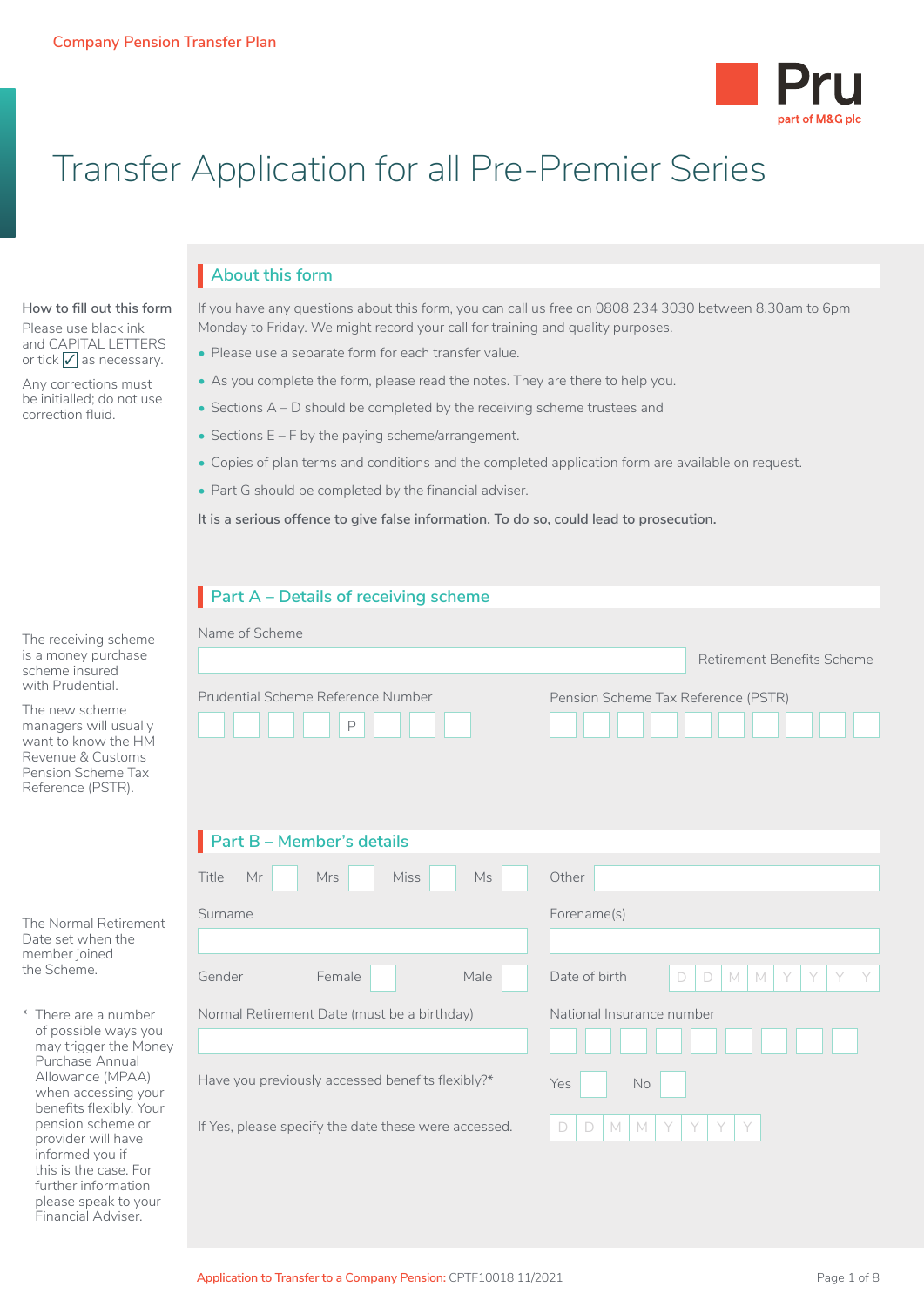# **Part C – Investment of contributions** I

Please complete the table below to confirm the investment fund(s) to be used if the transfer value;

- is NOT to be invested in a Lifetime Investment Profile, or
- is to be invested in a Lifetime Investment Profile and you want to choose the investment linked fund(s) to be used initially. Alternatively, you can leave the selection to us (there is a set basis, we do not make an individual choice). Your fund guide shows what this will be.

Please see your fund guide, this is available from your financial adviser.

| <b>Prudential Funds</b> | % to be invested in each fund |
|-------------------------|-------------------------------|
|                         | $\%$                          |
|                         | $\%$                          |
|                         | $\%$                          |
|                         | $\%$                          |
|                         | $\%$                          |
|                         | $\%$                          |
|                         | $\%$                          |
|                         | $\%$                          |
|                         | $\%$                          |
|                         | $\%$                          |
|                         | $\%$                          |
|                         | $\%$                          |
|                         | $\%$                          |
|                         | $\%$                          |
|                         | $\%$                          |
|                         | $\%$                          |
|                         | $\%$                          |
|                         | $\%$                          |
|                         | $\%$                          |
|                         | $\%$                          |
| Total                   | 100%                          |

**If you want one of the following Lifetime Investment Profiles, please complete the rest of this section (ticking only one box), Otherwise, please go to Part D.** 

# **Lifetime Investment Profiles** I

Please tick only **one** option.

Lifetime Investment Profile targeting **retirement options** □

Lifetime Investment Profile targeting **an annuity** □

Lifetime Investment Profile targeting **100% cash**  $\Box$ 

Lifetime Investment Profile targeting **drawdown** n

If you have chosen one of the Lifetime Investment Profiles without choosing any investment linked fund(s) above, we'll assume that you are happy to start with the funds we choose for you. There is a set basis, we don't make an individual choice. **Please go to part D.**

# **Part D – Declaration** I

We declare that to the best of our knowledge and belief, the information given in this application is true and complete. We agree to accept the transfer value in respect of the member detailed in Part B.

Signed for and on behalf of the Trustees of the receiving scheme.

Signature Date Date Communication of the Date Date



Please show the percentage investment split you want. Fractions of

1% should not be used. You can invest in up to 20 funds for the member but the With-Profits Fund is not available if the member is within three years of Normal Retirement Date (and, if chosen, would be treated as an application to invest in the Cash Fund).

Please make sure your total equals 100%.

#### These options **DON'T** apply to With-Profits investments.

Application to Transfer to a Company Pension: CPTF10018 11/2021 **Page 2 of 8** Page 2 of 8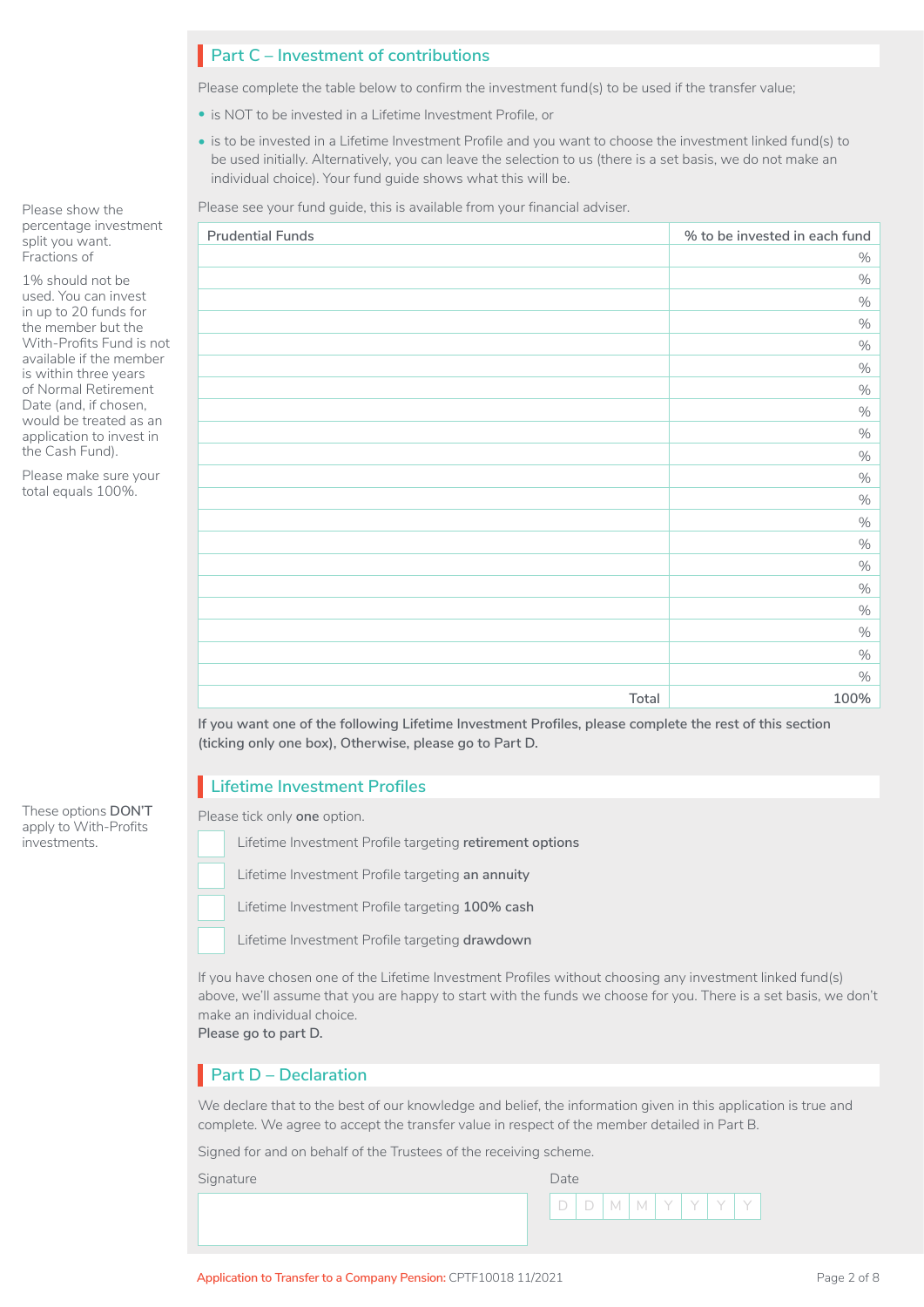|                                                                                                                                                                        | Sections E to F of this form should be completed by the trustees or administrator of the transferring<br>arrangement, or insurer of 'Section 32' or retirement annuity plan.                                                                        |                                  |            |  |  |  |
|------------------------------------------------------------------------------------------------------------------------------------------------------------------------|-----------------------------------------------------------------------------------------------------------------------------------------------------------------------------------------------------------------------------------------------------|----------------------------------|------------|--|--|--|
|                                                                                                                                                                        | Part E - Details of transfer value and transferring arrangement                                                                                                                                                                                     |                                  |            |  |  |  |
|                                                                                                                                                                        | Member's name                                                                                                                                                                                                                                       | Name of transferring arrangement |            |  |  |  |
|                                                                                                                                                                        | Name and address of trustees or administrator of transferring arrangement                                                                                                                                                                           |                                  |            |  |  |  |
|                                                                                                                                                                        |                                                                                                                                                                                                                                                     |                                  |            |  |  |  |
|                                                                                                                                                                        |                                                                                                                                                                                                                                                     | Postcode                         |            |  |  |  |
|                                                                                                                                                                        | What type of pension is this?                                                                                                                                                                                                                       |                                  |            |  |  |  |
|                                                                                                                                                                        | Occupational Pension Scheme - DB                                                                                                                                                                                                                    |                                  |            |  |  |  |
|                                                                                                                                                                        | Occupational Pension Scheme - DC with Safeguarded (GAR or GAR equivalent)                                                                                                                                                                           |                                  |            |  |  |  |
|                                                                                                                                                                        | Occupational Pension Scheme - DC with Safeguarded (non-GAR or GMP)                                                                                                                                                                                  |                                  |            |  |  |  |
|                                                                                                                                                                        | Occupational Pension Scheme - DC with no Safeguarded                                                                                                                                                                                                |                                  |            |  |  |  |
|                                                                                                                                                                        | Buyout with Safeguarded (GMP or Deferred Annuity)                                                                                                                                                                                                   |                                  |            |  |  |  |
|                                                                                                                                                                        | Buyout with no Safeguarded                                                                                                                                                                                                                          |                                  |            |  |  |  |
|                                                                                                                                                                        | PP/RAC/FSAVC with Safeguarded (GAR or GAR equivalent)                                                                                                                                                                                               |                                  |            |  |  |  |
|                                                                                                                                                                        | PP/RAC/FSAVC with Safeguarded (non GAR)                                                                                                                                                                                                             |                                  |            |  |  |  |
|                                                                                                                                                                        | PP/RAC/FSAVC with no Safeguarded                                                                                                                                                                                                                    |                                  |            |  |  |  |
|                                                                                                                                                                        |                                                                                                                                                                                                                                                     |                                  |            |  |  |  |
| If the transfer is coming<br>from an overseas                                                                                                                          | If the transfer is coming from an Overseas scheme, please tick this box                                                                                                                                                                             |                                  |            |  |  |  |
| arrangement, the<br>scheme must be a                                                                                                                                   | Amount of transfer value                                                                                                                                                                                                                            |                                  | £          |  |  |  |
| Qualifying Recognised<br>Overseas Pension<br>Scheme (QROPS), and                                                                                                       | If the transfer is as a result of a divorce 'pension sharing' order, the transfer can't proceed unless the Trustees<br>and Prudential agree that the pension credit can be held in the scheme.                                                      |                                  |            |  |  |  |
| further information may<br>be required.<br>Please make cheque                                                                                                          | If the transfer value is subject to a Court Order following the member's divorce<br>(an "earmarking order"), a copy of this order is attached.                                                                                                      | Copy attached                    |            |  |  |  |
| payable to Prudential<br>and include either the<br>scheme or the member's<br>name for identification<br>e.g. Prudential:<br>re. A. N. Other<br>* Uncrystallised rights | Is any part of the transfer uncrystallised rights* that originated in an approved<br>Yes<br>No<br>occupational pension scheme where, on or after 27 July 2004 but before 6 April<br>2006, they took a tax-free lump sum but delayed taking pension? |                                  |            |  |  |  |
|                                                                                                                                                                        | If Yes, and this doesn't apply to the whole transfer value, please confirm the value<br>$\pounds$<br>that has already attracted tax-free cash                                                                                                       |                                  |            |  |  |  |
| are funds that have<br>not yet been applied                                                                                                                            | Is the transfer part of a block transfer from a registered pension scheme?                                                                                                                                                                          |                                  | Yes<br>No  |  |  |  |
| to provide pension<br>income or moved into<br>a drawdown pension.                                                                                                      | Note: If the member has been a member of our scheme for more than 12 months we'll ignore any details<br>given below.                                                                                                                                |                                  |            |  |  |  |
|                                                                                                                                                                        | If Yes, please complete rest of this section. If No, go to section F.                                                                                                                                                                               |                                  |            |  |  |  |
|                                                                                                                                                                        | Does the member qualify for Protected Tax Free Cash for pre 6 April 2006?                                                                                                                                                                           |                                  | Yes<br>No  |  |  |  |
|                                                                                                                                                                        | If Yes, Protected Tax Free Cash amount at 5 April 2006                                                                                                                                                                                              |                                  | £          |  |  |  |
|                                                                                                                                                                        | Fund value at 5 April 2006                                                                                                                                                                                                                          |                                  | $\pounds$  |  |  |  |
|                                                                                                                                                                        | Does the Transfer Value include the value of any contributions paid, or benefits<br>earned, after 5 April 2006?                                                                                                                                     |                                  | Yes<br>No. |  |  |  |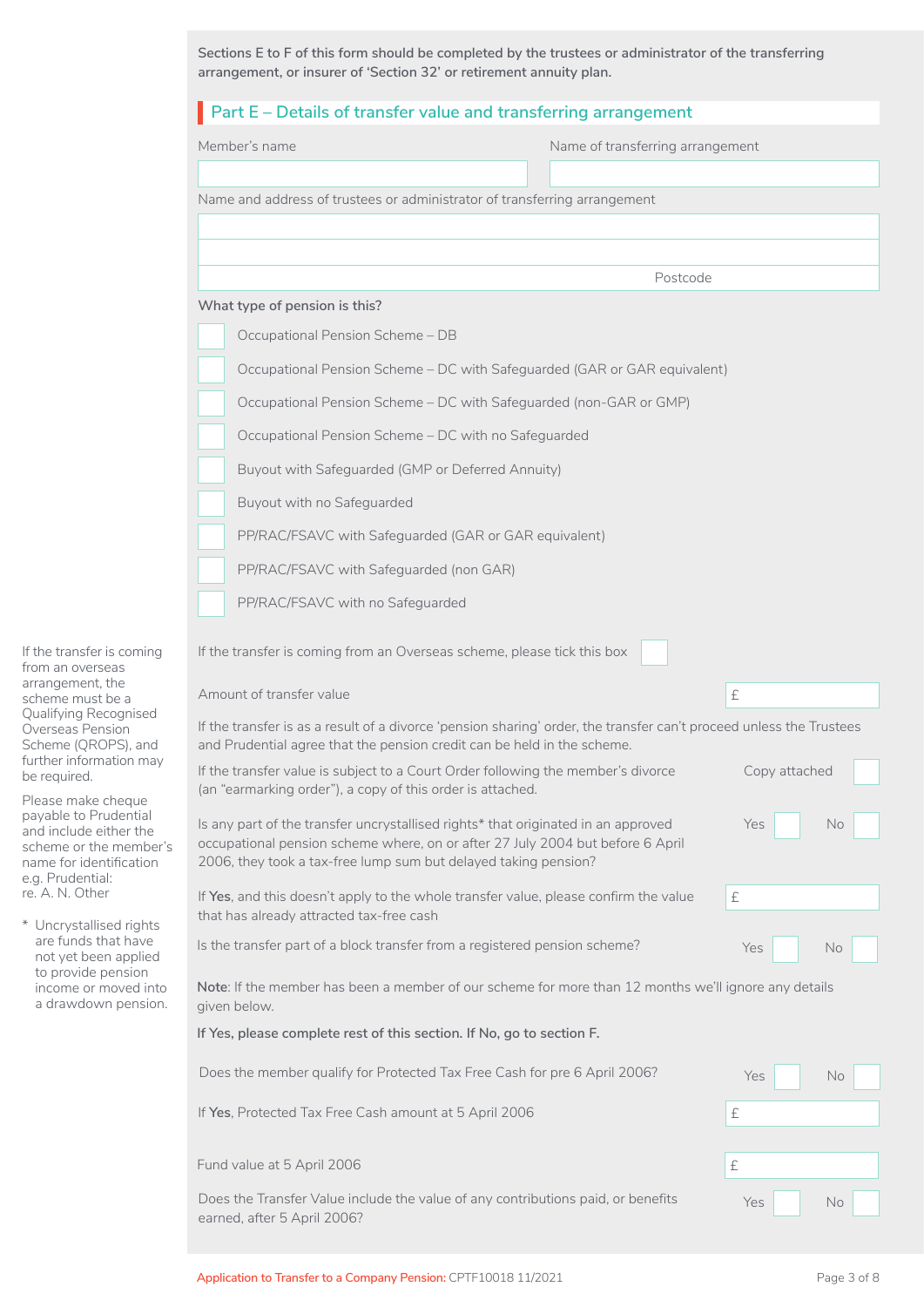# **Part E** – Details of transfer value and transferring arrangement – continued

| Has there been a previous partial transfer out from the scheme?              | Yes<br>No l |
|------------------------------------------------------------------------------|-------------|
| If Yes, value of previous transfer out                                       |             |
| Are all benefits available from the scheme payable as a Standalone Lump Sum? | Yes I<br>No |
| Does the investor qualify for Protected Early Pension Age?                   | Yes l<br>No |
| If Yes, Protected Early Pension Date (must be a birthday)                    |             |

# **Part F – Declaration**

We declare that:

- to the best of our knowledge and belief, the information on this form is true and complete.
- the member has agreed in writing to, or requested, payment of the transfer value as detailed on this form.
- the transfer value detailed in this form is
	- consistent with UK legislation and
	- meets the requirements for equal treatment of retirement benefits between males and females in the same category of employment to the extent required by the Treaty of Rome.

Signature

| Date |   |   |  |  |
|------|---|---|--|--|
|      | V | M |  |  |

For and on behalf of the administrator or trustee of the transferring scheme or the insurer of the transferring arrangement or contract.

# **Part G – How we use your personal information**

We, Prudential UK (part of M&G plc), may receive your personal information from the trustees of a pension scheme, your employer, or other financial services organisations (known as a Data Provider) and/or direct from you. Regardless of where we obtain such information from, we take the privacy and protection of your personal information seriously. We own the personal information we hold about you and decide what happens to it. This makes us a Data Controller in respect of the personal information. You should note that the Data Provider will also be a data controller in respect of the personal information they hold about you.

We've set out below information about our processing of your personal information, what rights you have, and how you can get in touch if you want to know more.

When we say personal information, we mean information about you which we receive from a Data Provider or any other personal information you provide directly to us. For example, this may include your name, date of birth and contact details. We collect personal information from you that is necessary for us to either provide you with the product or service you've requested or to comply with statutory or contractual requirements. Unfortunately if you don't provide all of the information we require this may mean we are unable to provide our products and services to you.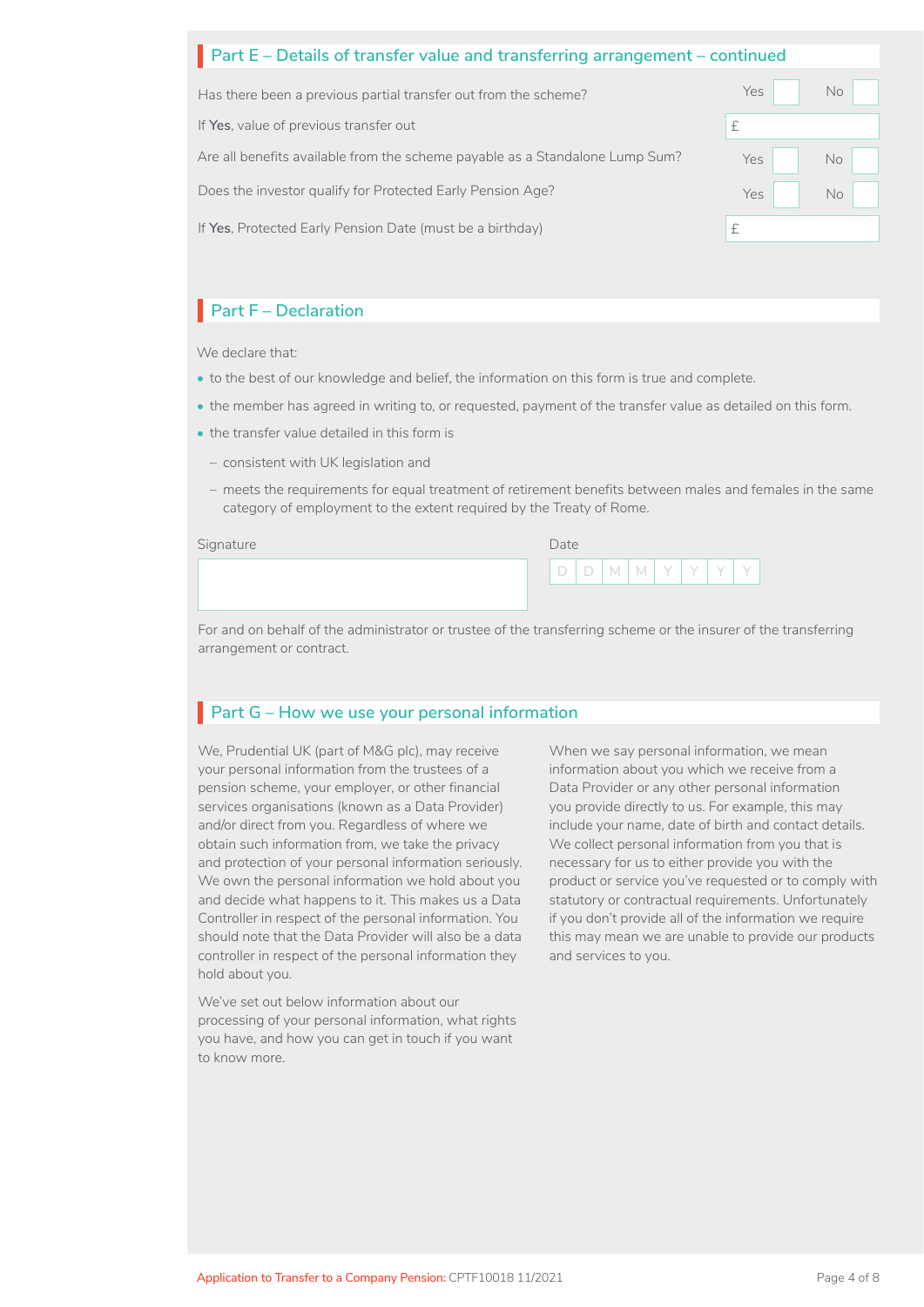# **Part G – How we use your personal information – continued**

### **Part A – How we use your personal information and why**

We, M&G plc and our Business Partners, will use the personal information for the following purposes:

- the administration of our products and services, including to enable us to perform our obligations under any contracts or policies to you and to provide any relevant services as discussed with you prior to any purchase of a product or service
- complying with any regulatory or other legal requirements
- carrying out checks using agencies such as credit reference agencies, tracing companies, or publicly available information (see Part B for more)
- the provision of customer services like to reply to a question, or tell you that something's changing
- automated decision-making or profiling (see Part C for more)
- keeping your information on record and carrying out other internal business administration

In addition, we, M&G plc, and our Marketing Partners, will use the personal information you provide to us, together with other information, to send you direct marketing offers by electronic and non-electronic means including by post, as well as sending you introductions to products and services from carefully selected third parties also by post. Please see Part G for further details.

Some of the purposes above are necessary to allow us to perform our contractual obligations to you and to enable us to comply with applicable laws and regulation. We may also rely on legitimate interests or other legal bases in using and sharing your personal information for the purposes described above to improve our products and services. This allows us to explore ways to develop our business and to gain insights into how our products and services are used. To the extent that we need your consent to use your personal information for the purposes described above, you explicitly provide your consent by signing and returning this form, or as set out in Part G as appropriate. To the extent that your personal information is provided to us by a Data Provider and we need your consent to use your personal information for the purposes described above, the Data Provider is responsible for providing the consent to us.

#### **Who we share your personal information with and why**

We may share your personal information within M&G plc and with our Business Partners, for any of the purposes set out in Part A. If you have a joint policy or investment, the other person may receive your personal information too. If appropriate, we may also pass on your personal information to financial crime prevention agencies, any legal, regulatory or government bodies.

As we, M&G plc, and some of our Business Partners are global companies, we might need to send your personal information to countries that have different data protection laws to the UK or the European Economic Area. These transfers will only be to countries in respect of which the European Commission and, where applicable, the UK Government has issued a data protection 'adequacy' decision, or to other countries, such as India or the United States of America, but only where appropriate safeguards have been put in place first. In more limited circumstances, we may also need to rely on a derogation under applicable privacy laws.

If you want to know more about these safeguards – like our use of the European Commission's or UK's Model Clauses which govern the transfer of information outside of the European Economic Area and UK respectively – further information is available on request.

Any transfer of your personal information will always be done securely.

#### **We keep your personal information for a set amount of time**

Your personal information will be stored either for as long as you (or your joint policyholder) are our customer, or longer if required by law or as is otherwise necessary. It'll always be in line with our data retention policy.

#### **Part B – Reference checks**

For certain products, we may use approved credit reference agencies, tracing companies, financial crime prevention agencies, or publicly available information, to help us to check your identity, as well as to prevent fraud and money laundering; this may include checks on your current or previous addresses. Results of these may be recorded for future reference.

These checks may also be carried out for a joint policy holder or person(s) that you provide personal information on. Should we ever lose contact with you, we may use these agencies to verify your address to help us get back in touch.

### **Part C – We may use your personal information to make automated decisions or profile you**

We, M&G plc, our Business Partners, and our Marketing Partners may use your personal information to make automated decisions affecting you or to conduct other profiling (for example, marketing profiling).

To the extent that we conduct such automated decision making activity, we'll provide you with further information at the appropriate time.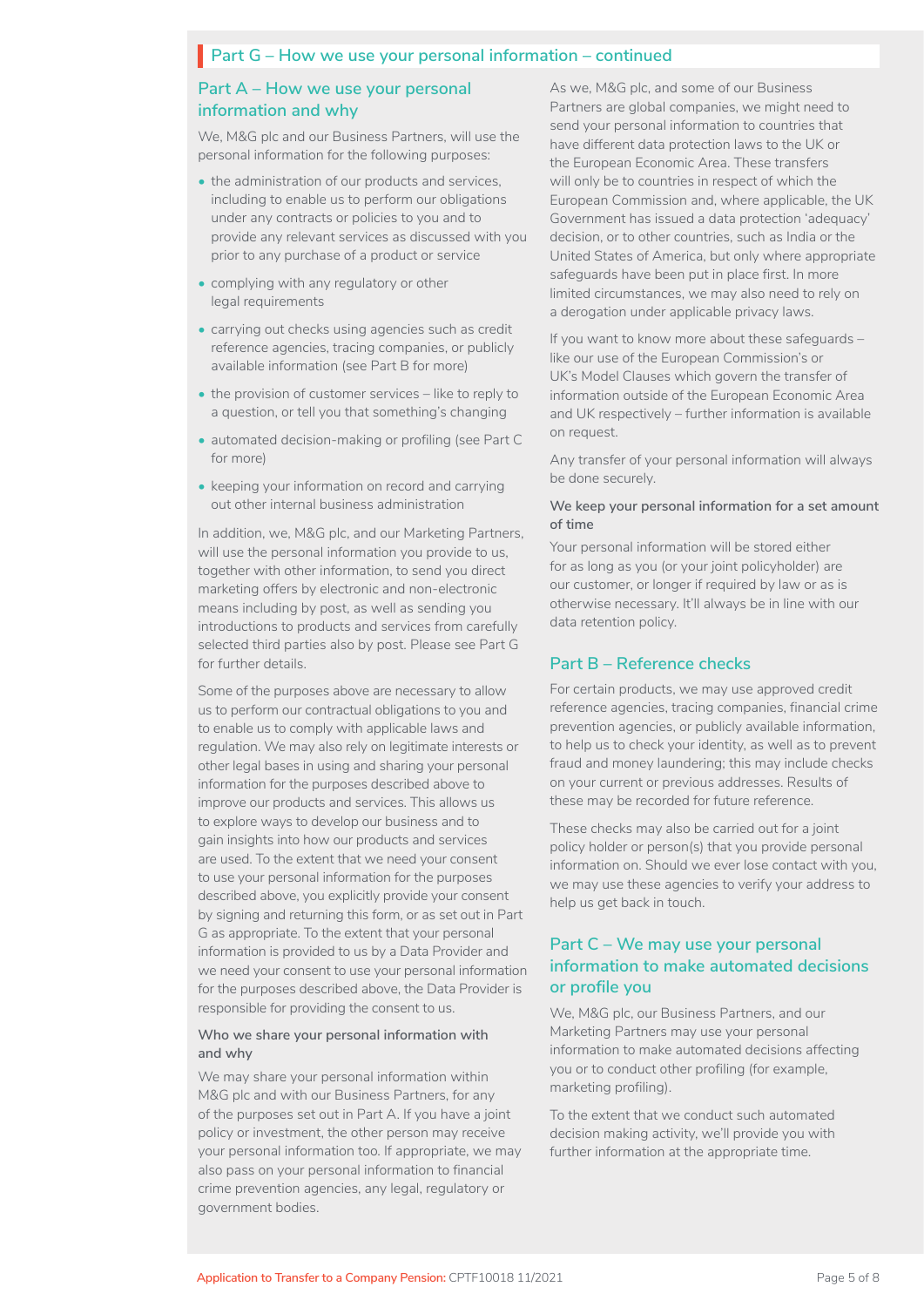# **Part G – How we use your personal information – continued**

### **Part D – Use of your sensitive personal information**

For certain products or services, we'll need to process your sensitive personal information, such as information relating to health, genetics, biometric identifiers and sexual orientation, a Data Provider may from time to time provide this to us. In such circumstances the Data Provider is responsible for obtaining any explicit consent necessary for us to process this kind of personal information. Alternatively, if you provide sensitive personal information to us, to the extent that we need your explicit consent to process this kind of personal information in the manner described in Parts A, B, and C, you explicitly provide your consent by signing and returning this form.

### **Part E – You're in control**

When it comes to how we use your personal information, you've got the right to:

- request a copy of your personal information for free (we may charge you for this if the request is manifestly unfounded or excessive)
- in certain circumstances request that we move your personal information to another organisation if you want us to
- request that we correct anything that's wrong, or complete any incomplete personal information
- ask us to delete your personal information if it is no longer needed for the purposes set out in Part A or if there is no other legal basis for the processing
- limit how we use your personal information or withdraw your consents (including automated decision making) you have given for the processing of your personal information
- object to us using your personal information for direct marketing (including related profiling) or other processing based on legitimate interests
- complain to a data protection authority or another independent regulator about how we're using it.

If you want to do any of these things, or would like an explanation as regards these rights, we've explained how you can get in touch in the Contact Us section.

If you do need to speak to us, it'll be useful to have to hand that the data controller of your personal information is Prudential UK. Prudential UK have also appointed a Data Protection Officer who can be reached at the address shown in the Contact Us section of this document.

We may monitor or record calls or any other communication we have with you. This might be for training, for security, or to help us check for quality.

As set out at the start of this notice, a Data Provider is also a Data Controller in respect of your personal information and you are likely to have similar rights in respect of the personal information held by a Data Provider.

### **Part F – Acting on someone else's behalf?**

If you give us personal information about another person (or persons), we'll take that to mean they have appointed and authorised you to act on their behalf. This includes providing consent to:

- our processing of their personal information and sensitive personal information (as we've explained in Parts A, B, C, and D above)
- you getting any information protection notices on their behalf.

If for any reason you are concerned as to whether you are permitted to provide us with the other person's information, please contact us on the phone number below before sending us anything.

### **Part G – Direct marketing**

We and M&G plc will still send you information by post about the Prudential UK and M&G plc products and services and carefully selected third parties.

Additionally, from time to time, Prudential UK and M&G plc would like to contact you by electronic means with details about products, services and any special offers. Please note that any consent you give will not apply to M&G Investments Group and Prudential International Assurance plc as they operate their own customer databases and may contact you separately.

If you consent to us contacting you for this purpose by electronic means, please tick to say how we may contact you (tick as many or as few as you like):



And if you change your mind, and/or you would like to opt-out of receiving non-electronic direct marketing, it's easy to let us know. Just call us on **0800 000 000**.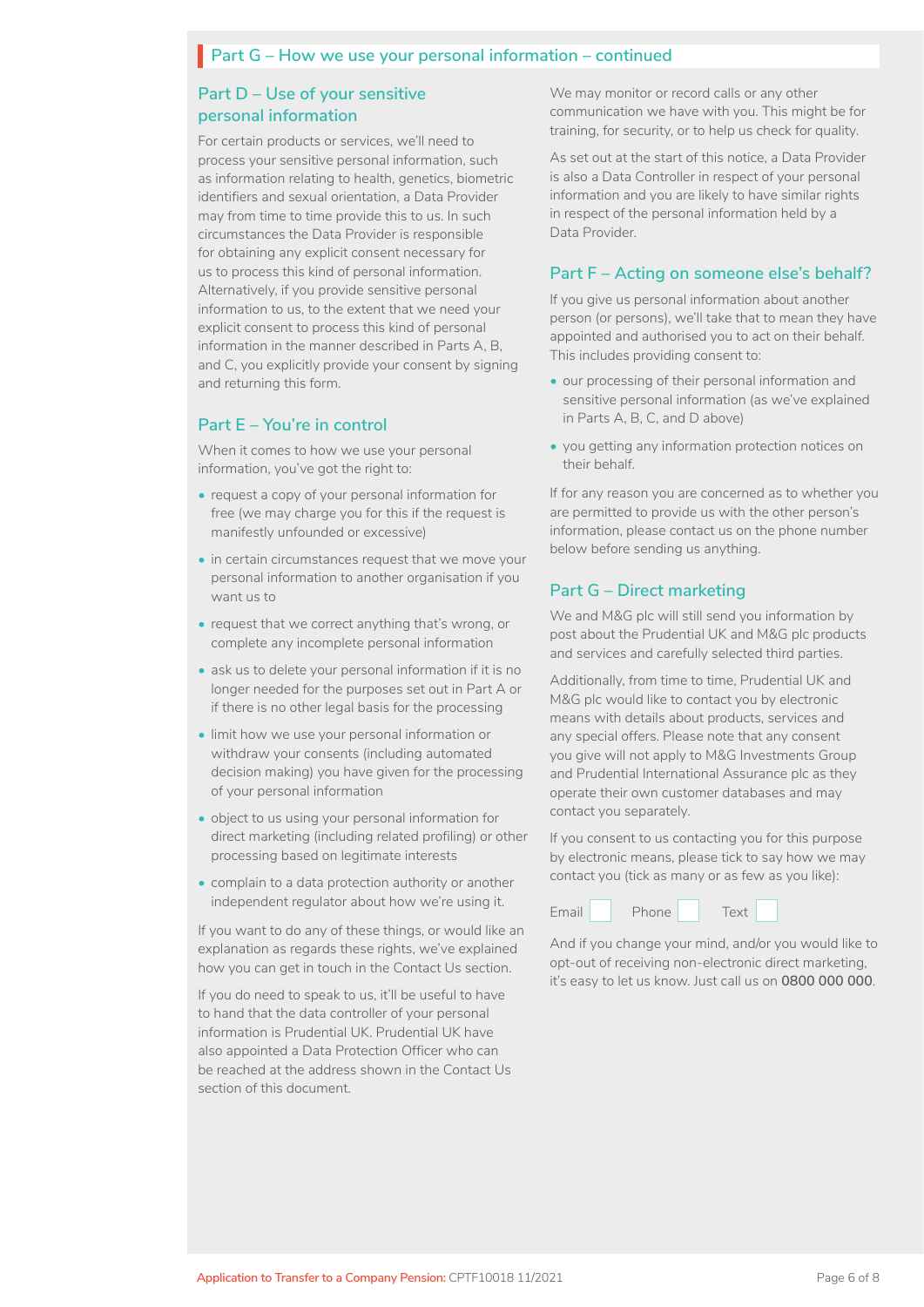# **Part G – How we use your personal information – continued**

#### **Contact us**

If you want to exercise your rights in Part E or if you require any other information about any other part of this notice, you can contact us in a number of different ways.

Write to us at:

**Customer Service Centre Prudential Lancing BN15 8GB** 

Call us on: **0800 000 000**

Or visit: **[pru.co.uk](http://www.pru.co.uk)**

Prudential UK means The Prudential Assurance Company Limited and Prudential Pensions Limited, as appropriate.

M&G plc, means any affiliates of Prudential UK (including, Prudential Distribution Limited, Prudential International Assurance plc, PGDS (UK ONE) Limited, Prudential Life Time Mortgages Limited, M&G Global Services Private Limited, M&G Investments Group, M&G Wealth Advice Limited and Prudential Corporate Pensions Trustee Limited).

Business Partners means our service providers, accountants, auditors, IT service and platform providers, intermediaries, reinsurers, retrocessionaires, investment managers, agents, pension trustees (and other stakeholders), scheme advisors, introducers, selected third party financial and insurance product providers, and our legal advisers.

Marketing Partners means our service providers, intermediaries, pension trustees (and other stakeholders), scheme advisors, introducers and selected third party financial and insurance product providers.

| For Prudential use only                                                                             |                                 |
|-----------------------------------------------------------------------------------------------------|---------------------------------|
| Cheque acknowledgement number                                                                       |                                 |
|                                                                                                     |                                 |
| Date stamp                                                                                          | Cheque amount<br>£              |
|                                                                                                     |                                 |
| Adviser details (all financial advisers to complete)<br>Please answer all question in this section. |                                 |
|                                                                                                     |                                 |
| Was advice given?<br>Yes<br>No<br>Registered Individual's forename                                  | Registered Individual's Surname |
|                                                                                                     |                                 |
| Please provide your FCA Individual Reference Number (IRN)                                           |                                 |
|                                                                                                     | e.g. A B C 1 2 3 4 5            |
| Please provide your Prudential agency number, name and address                                      |                                 |
|                                                                                                     | e.g. 123456X                    |
| Agency name and address stamp                                                                       |                                 |
|                                                                                                     |                                 |